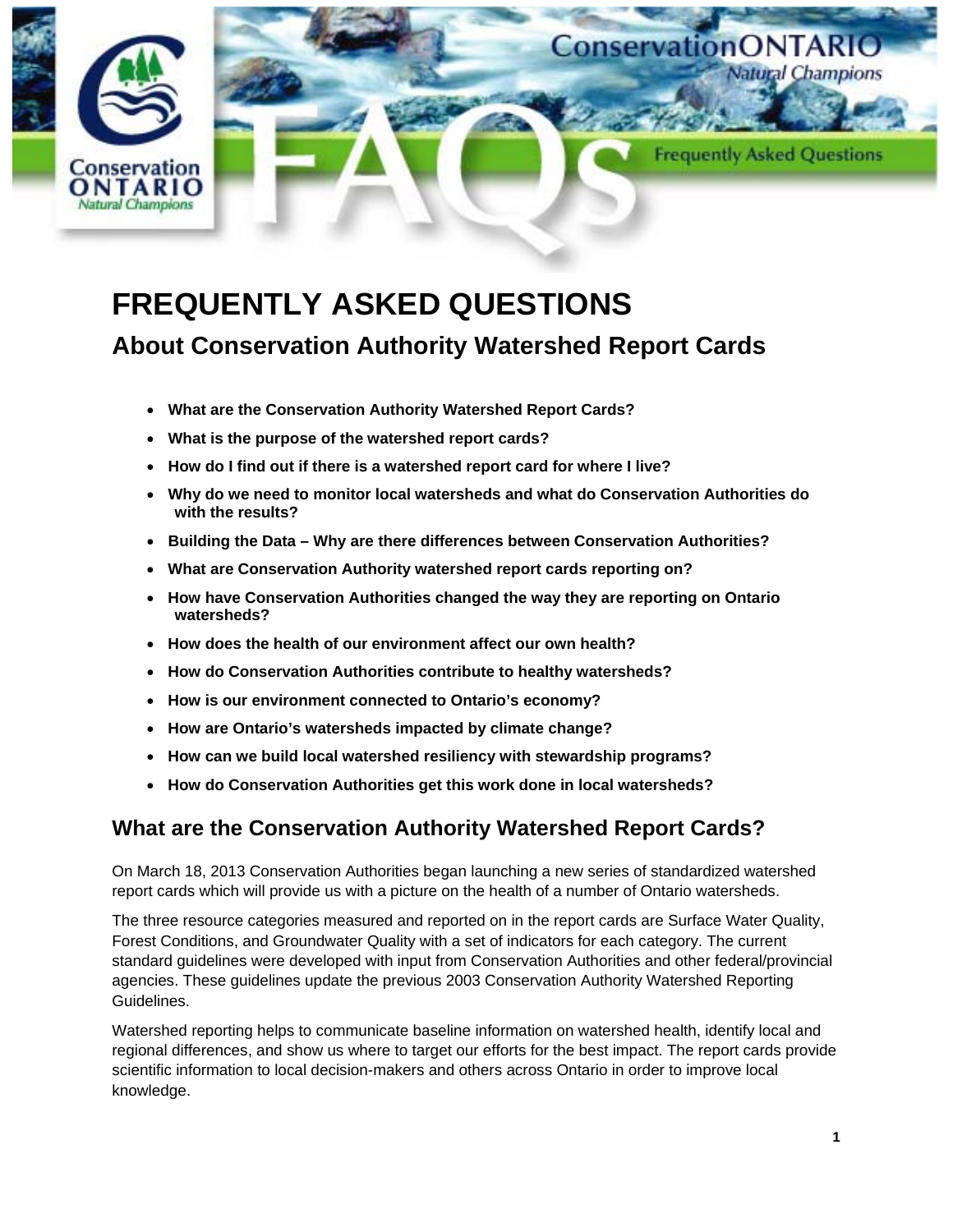The watershed report cards are designed to be an ongoing product and will report once every five years. Many Conservation Authorities will provide watershed updates and ongoing reports in between the report cards.

#### **What is the purpose of the Watershed Report Cards?**

#### *Management tool to target efforts and measure results*

The purpose of the watershed report cards is to report on the health of Ontario's watersheds through the use of key environmental indicators and to allow Conservation Authorities and their partners to better target programs and measure environmental change. They are a management and evaluation tool for Conservation Authorities, municipalities, and other watershed practitioners and agencies.

#### *Communicate local conditions to people and watershed practitioners*

Watershed report cards are a successful way to deliver a vast amount of technical information in a readily understandable and interesting way. Municipalities, agencies and other stakeholders can use the outcomes of the report cards to assist in their programs.

The watershed report cards communicate an evaluation of local watershed health, provide important technical data and analysis; as well as provide a roadmap for Conservation Authorities and their partners to address local environmental conditions.

#### **How do I find out if there is a watershed report card for where I live?**

To find out if your Conservation Authority has produced a watershed report card or how they are monitoring local watersheds, visit WWW.Watershedcheckup.ca and click our interactive map which will take you to the local Conservation Authority's website.

Not all Conservation Authorities are launching their report cards at this time. Some require more time and resources to collect and analyze the data and some are using other means to report on local conditions.

All Conservation Authorities monitor local conditions in order to inform watershed planning and programs.

#### **Why do we need to monitor our local environment and how do Conservation Authorities use the results?**

Watershed monitoring helps us to identify issues, project future conditions, focus natural resource management actions where they are needed most and track progress over time.

Healthy land and water resources ensure safe drinking water and resilient forests, wetlands and wildlife, enabling us to adapt more easily to climate change and other stressors on our environment.

Ontario's 36 Conservation Authorities monitor the health of natural resources in Ontario's watersheds as part of their watershed management approach.

A watershed management approach is a cycle of identifying the issue (e.g. protecting drinking water sources), development of the plan, implementation, monitoring, and updating the plan.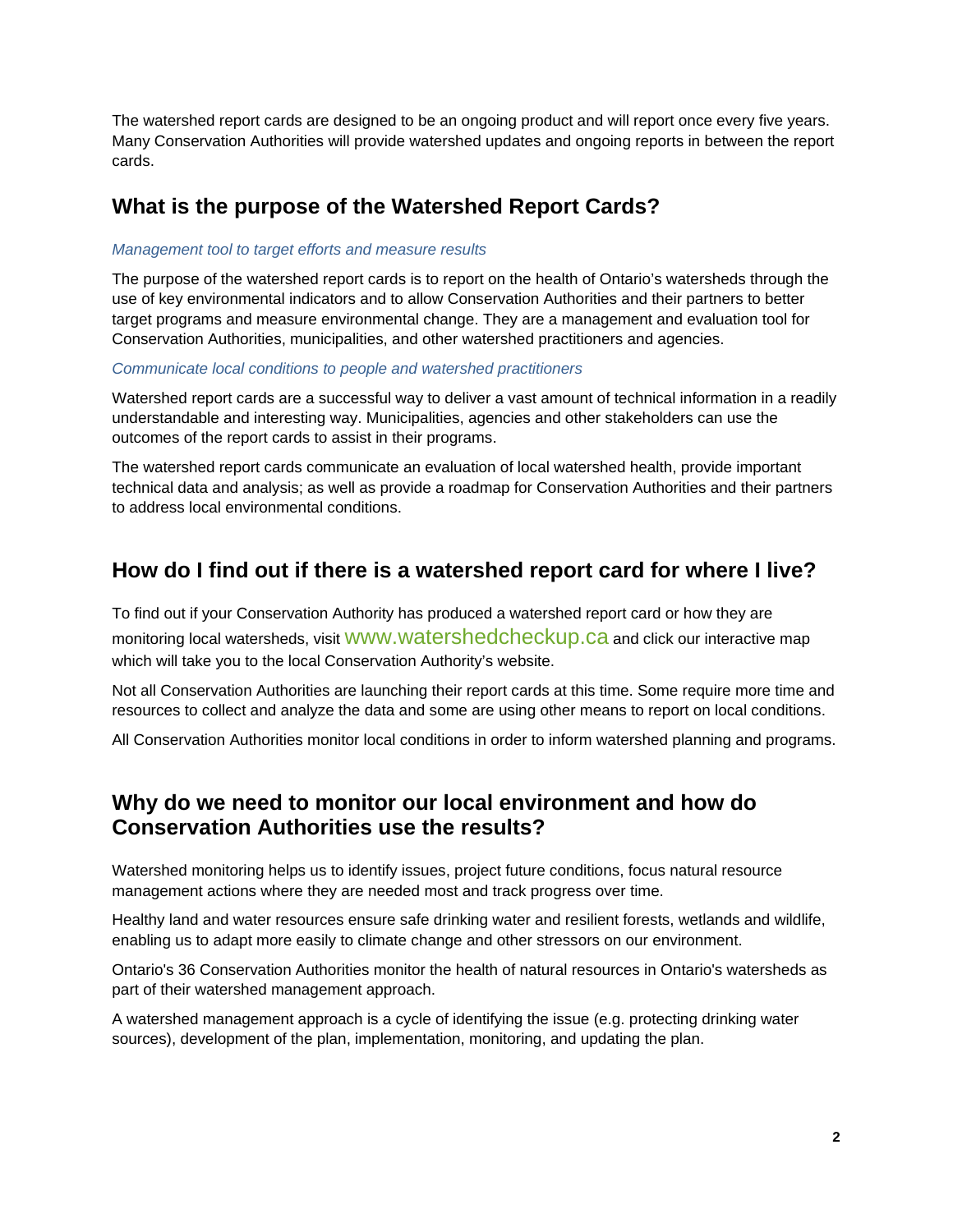

#### **Building the Data – Why are there Differences Between Conservation Authorities?**

Conservation Authorities report on the data that they have been able to collect.

In some cases, due to budgetary constraints or differing local priorities, some Conservation Authorities may not have all the required data needed to report according to Conservation Ontario's guidelines.

- Limited financial and staffing resources at smaller Conservation Authorities may prevent monitoring stations or sites to be established as widely as they would like or restrict the ability to analyze data.
- The Conservation Authority may not have been collecting data for the length of time required to adequately report;
- There may be limited GIS capability
- Early data may have been collected differently that is required by current watershed reporting standards

Conservation Authorities are working, often with the help of partners such as government, agencies, or private firms to improve their monitoring resources.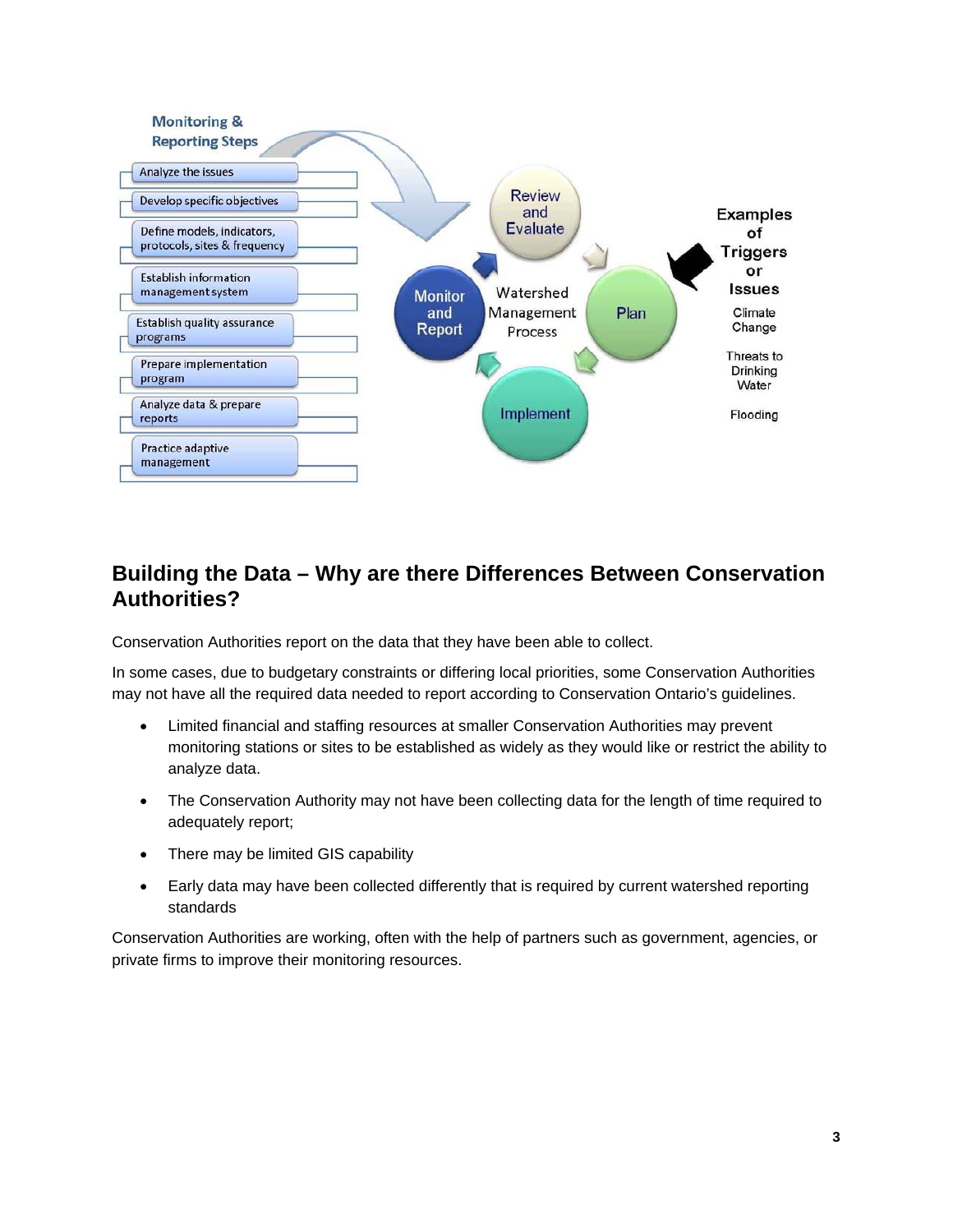#### **What are Conservation Authority Watershed Report Cards reporting on?**

The standardized components that make up Conservation Authority Watershed Report Cards (2013) include: Scale, Resource Categories and Indicators, Grading, Frequency, and Communications. All the Conservation Authority watershed report cards:

- Report on a subwatershed scale
- Use three resource indicators: Surface Water Quality, Forest Conditions, and Groundwater **Quality**
- Use consistent grading: A Excellent; B Good; C Fair; D Poor; and F Very Poor
- Use consistent criteria within each resource category and indicator
- Provide the local watershed report cards and related information on their own websites. Conservation Ontario also provides access to these report cards from [www.conservationontario.ca](http://www.conservationontario.ca/)
- Report once every five years starting in 2013. Using five year blocks of data minimizes seasonal variation and provides sufficient data for reliable summary statistics for surface water and groundwater samples. The five year step also coincides with federal census data which can be incorporated into the report cards.

Given the long time period between actual report cards, Conservation Authorities may also choose to provide more frequent updates or focus on specific issues in between report cards.

Conservation Authorities rely on Conservation Ontario's *Guide to Developing Conservation Authority Watershed Report Cards* (2011) developed by Conservation Authority working groups in consultation with all Conservation Authorities and provincial/federal agency representatives.

We recognize that other factors that impact environmental health are also important and are often reported through other means. Some Conservation Authorities have chosen to add additional resource categories such as wetlands however, standardized reporting indicators have not been developed for any other indicators at this time.

It's expected that the Conservation Authority watershed report cards could develop to include other resource categories and/or indicators depending on the development of additional monitoring partnerships or needs.

#### **How have Conservation Authorities changed the way they are reporting on Ontario watersheds?**

Conservation Authorities have been monitoring and reporting on the state of Ontario's watersheds for many years. As the public's need for information increased, in 2003, the Provincial government sponsored a pilot project which enabled Conservation Authorities to establish initial guidelines for Conservation Authorities. As a result, many Conservation Authorities began to produce local watershed report cards.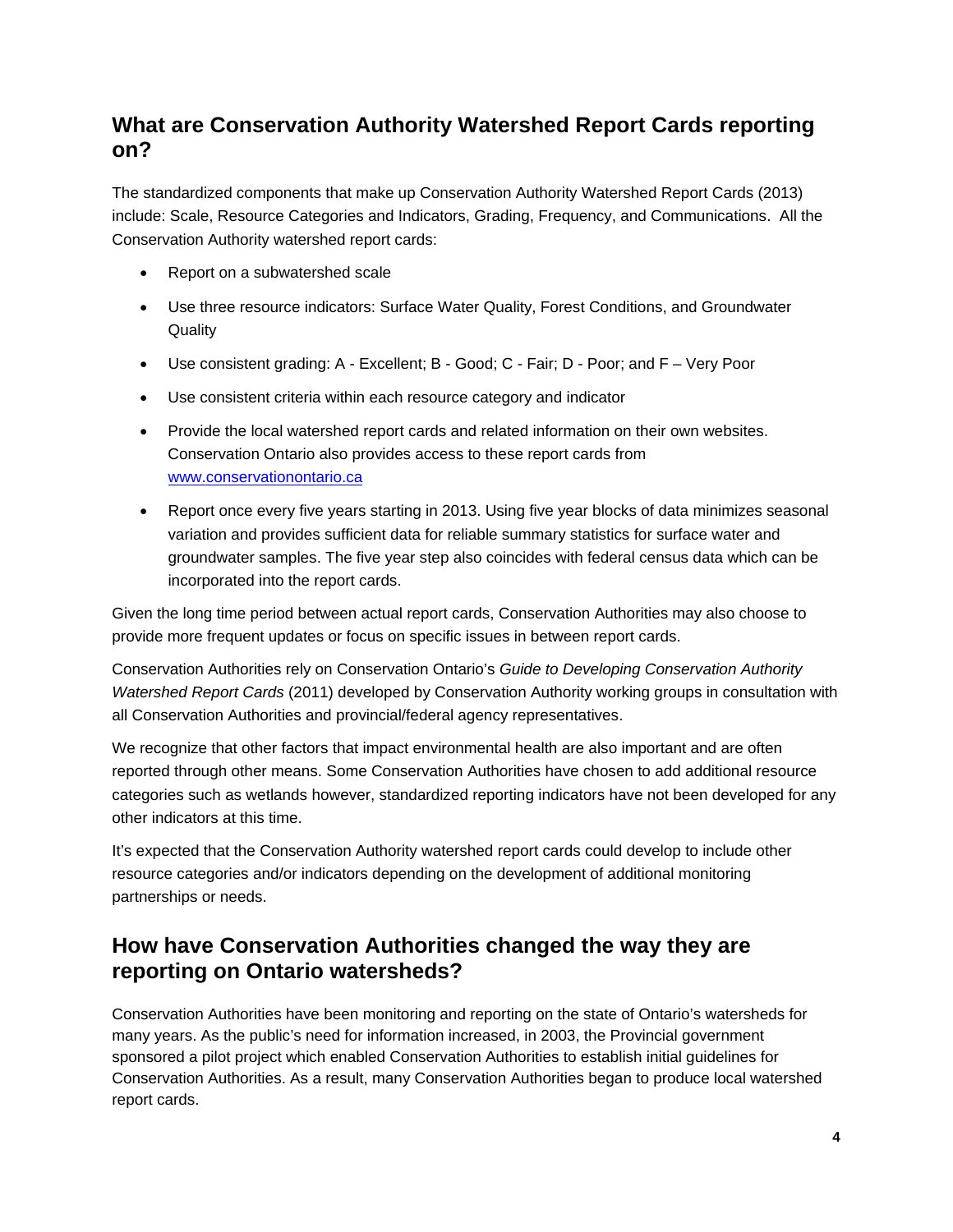A 2009 review of the Conservation Authority watershed report cards revealed some inconsistencies in the way that the data was being collected, analyzed, and reported and, while it still provided valuable information, the difference in methods prevented broader application of this important information.

As a result, from 2009-2011, Conservation Authorities and Conservation Ontario worked together to update the guidelines and employ a standardized set of indicators and communication guidance.

The watershed report cards released in 2013 by Conservation Authorities are based on standardized indicators, grading, and analysis and will be released once every five years.

Conservation Authorities will continue to build on their knowledge and understanding of the state of Ontario's watersheds and how they are changing by sustaining and expanding Conservation Authority monitoring programs.

#### **How does the health of our environment affect our own health?**

We rely on clean air, safe drinking water, protection from flooding, and an environment able to adapt to the growing impacts of climate change. As well, healthy green spaces provide us with enjoyment and exercise with many of us visiting parks, beaches, and trails on a daily basis.

In addition to the important ecological and economic services that our natural world provides, it also plays a significant role in promoting healthy bodies and minds. Trees alone help to reduce smog and pollution in our cities by filtering out many airborne pollutants that have a negative impact on our health, such as carbon dioxide, carbon monoxide, lead, nitrogen dioxide, ozone, sulphur dioxide and intercepting particulates. These pollutants have been linked to heart disease, respiratory illnesses, diabetes and cancer (*A Healthy Dose of Green*, Trees Ontario 2012).

Numerous studies have shown that there is a direct correlation between the presence of trees and a decline in stress levels. Contact with nature can have a powerful therapeutic effect by reducing the stress response of the body and the mind thereby helping to improve both physical and mental abilities. (*A Healthy Dose of Green*, Trees Ontario, 2012)

## **How do Conservation Authorities contribute to healthy watersheds?**

Conservation Authority watershed management programs and services help to improve the health of local ecosystems which directly supports our own health by ensuring safe and sustainable water resources, improved air quality, healthy wetlands and agricultural lands, important urban and rural forests, protection from flooding and erosion, as well as enjoyable recreational lands such as conservation areas.

Conservation Authorities ensure the conservation, restoration and responsible management of Ontario's water, land and natural habitats through programs that balance human, environmental, and economic interests. Specifically, they:

- Plan and deliver programs and initiatives that protect, manage, and restore ecological features and functions;
- Offer technical expertise in watershed management planning and implementation, watershed stewardship, and source protection planning;
- Collect data on local watershed conditions and analyze data;
- Map local watershed water sources and threats:
- Facilitate local partnerships to collectively address issues and conditions;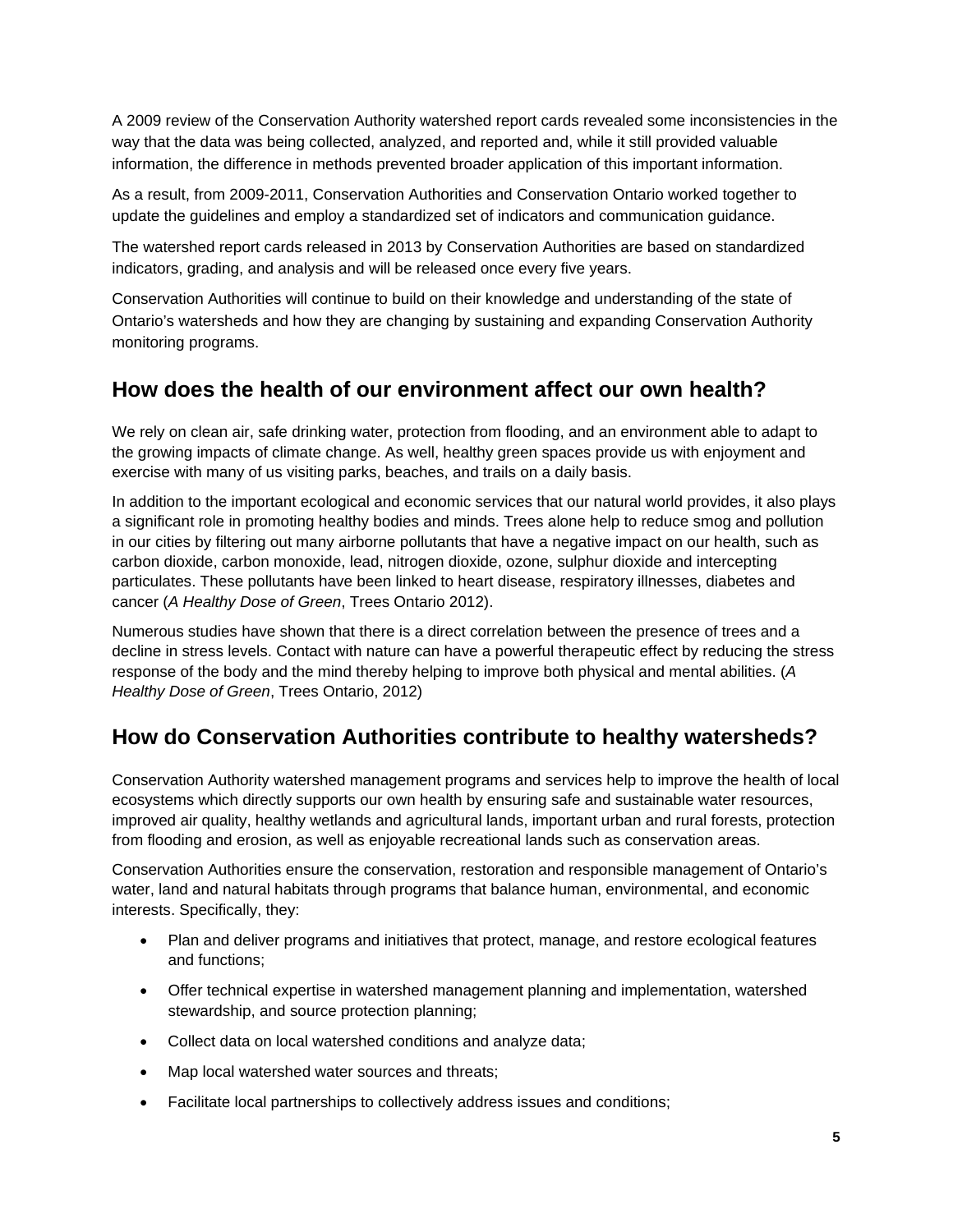• Deliver fun and informative environmental education and outdoor recreation programs to over 485,000 students in 4,000 schools.

Rather than focusing piecemeal on individual problems, Conservation Authorities consider how all our activities impact the natural functions and processes of the watershed. This helps the Conservation Authorities to target problems and develop practical solutions to minimize negative environmental impacts and ensure healthier communities.

For more information about the types of programs Conservation Authorities deliver: <http://www.conservationontario.ca/about/programs.html>

## **How is the environment connected to Ontario's economy?**

Ontario's water and land resources and natural systems provide important ecological, economic and societal benefits and should be protected. Forests, water resources, wetlands, soils, plants and animals are all necessary to produce goods and services such as clean sustainable water supplies, clean air, food, fuel, energy and healthy green spaces.



Economically, our environment helps to produce energy, supplies water to industry and individual households, contributes to tourism, timber, fisheries and recreational industries, provides food, fuel and much, much more. Clearly, our environment plays a direct and important role in rural and urban economies.

Threats to Ontario's water and land resources such as urbanization and climate change are significant and growing larger which impacts on the resilience of our natural environment. Managing impacts on natural ecosystems is the key to ensuring sustainable resources for drinking water, agricultural production, municipal needs, and industrial uses. Keeping water clean and sustainable also requires ensuring healthy land resources needed to protect water quality and quantity.

## **How are Ontario's watersheds impacted by climate change?**

Climate change has been identified as the leading threat to healthy ecosystems around the world. The relationship between climate change and our environment is closely interconnected: climate change seriously threatens our ecosystems yet a healthy and sustainable environment can help us to adapt to climate change impacts.

Some of the impacts that Conservation Authorities have already identified and are responding to include:

- threats to water quality and supply
- rising temperatures and changing precipitation patterns which create more drought conditions and more frequent severe weather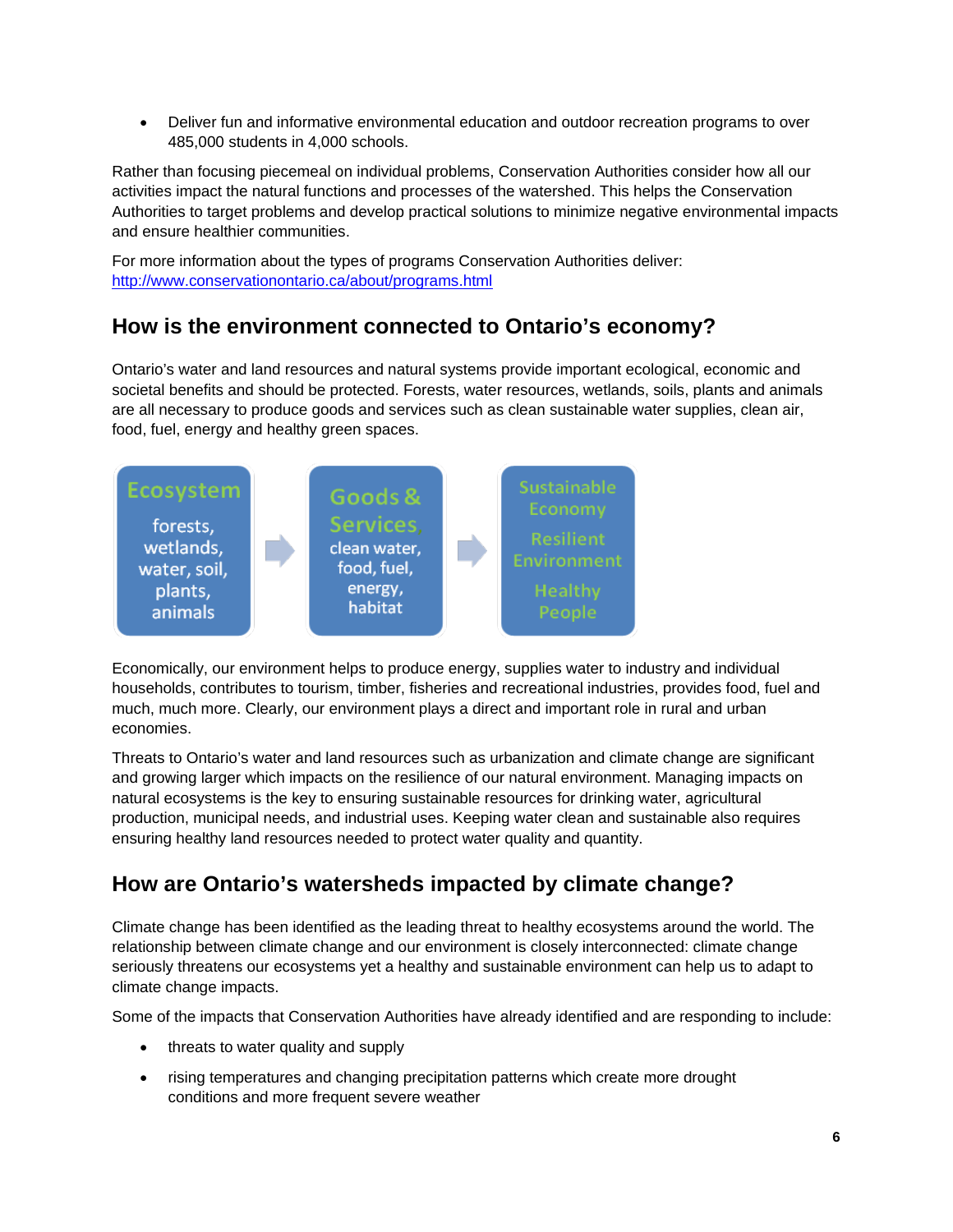- higher intensity and longer rainfall events which is leads increased flood and erosion problems
- longer ice free periods on lakes, increased lake effect snow
- more rapid snow melts
- more frequent and prolonged droughts
- longer growing season requiring increased demand for irrigation
- degraded biodiversity
- increased plant growth in lakes, rivers, and streams

The effect of these impacts can be seen on increased costly flooding and erosion which threatens local infrastructure, reduced flow in rivers, lakes, streams and groundwater, diminished cold water fisheries, wetlands and marshes, poorer water quality and greater costs required to treat water, and increased competition for water supplies

As the general public, we notice more water bans, boil water advisories, increased property damage from flooding and erosion, higher insurance costs, damage to driveways, shorter winter season, more beach closings due to poor water quality, and basement flooding.

Conservation Authorities have long recognized the importance of the role that our environment plays for climate change adaptation and are already working to address the increasing impacts of climate change on Ontario's water and other biodiversity.

The Conservation Authority watershed report cards enable us to monitor local conditions in Ontario's watersheds and then work with others to plan and deliver programs to adapt to the increasing impacts of climate change. Programs such as stormwater management, low impact development, habitat restoration and protection, tree and shrub planting, and rural water quality programs help us to adapt to changing conditions in order to protect the health of our natural systems and ourselves.

#### **How can we build local watershed resiliency with stewardship programs?**

Stewardship initiatives such as rural water quality programs, tree and shrub planting, agricultural best management practices, green infrastructure, backyard improvements, and wildlife habitat protection and restoration are often a simple and cost effective way to help build resiliency in our watersheds. Through stewardship, we can

- Protect and restore important wetlands and forests to prevent flooding and erosion, store excess water during intense rainfalls and capture carbon emissions;
- Rehabilitate and restore vegetation along river courses and lakeshores in order to help manage flooding, reduce the flow of contaminated sediment, and improve water quality;
- Conserve water and keep water flowing in the water cycle by using best management practices and watershed planning in both urban and rural watersheds;
- Protect urban and rural green spaces for residents to enjoy and to help cool our air;
- Prevent or reduce the impacts of drought and improve soil supporting healthy farms and agriculturally related industries;
- Maintain important green corridors, and natural habitats for birds, fish, and animals;